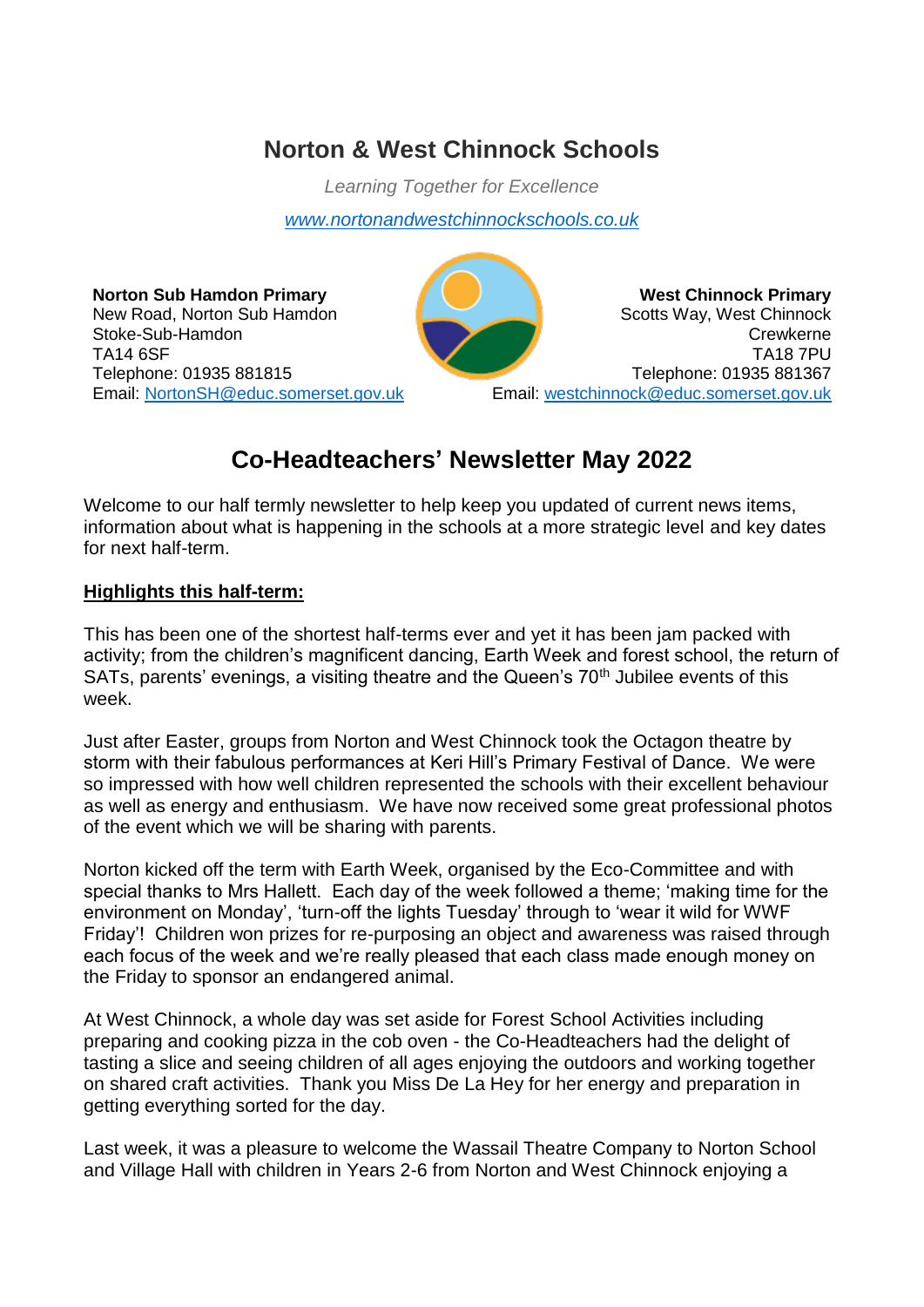performance of a moving non-verbal play 'The Whispering Willows' and taking part in a drama/willow workshop. The play tells the story of Somerset farmer Morris who plants, harvests and makes baskets from willow. One day he pulls up a particularly large piece of Willow with a girl clinging to the end of it! The play explores their world until the chaos of WW2 and the invention of plastic threatening to destroy the farm and their livelihoods. It was very well-received and the children (and staff) were spell bound by the performance, the use of willow puppetry and the sound effects.

This week, the schools have marked the Queen's Platinum Jubilee with learning through the week from History lessons and a timeline of the Queen's life, street parties, cake sales and Jubilee services. Highlights of the week at Norton have been the Jubilee Bake-Off and the service at the opening of the Jubilee Nature Garden where children sang the National Anthem with members of the community, a flag was raised and ribbon was cut on the beautifully restored kissing gate. At West Chinnock the children took part in a re-enactment of the Coronation service at the church with the Archbishop of Canterbury AKA the Rev Nick Clarke and today they are coming to school in red, white and blue and dressed as Kings and Queens.

### **Gold winners at Norton and West Chinnock!**

We're delighted to be recognised for our commitment to sport with a School Games Mark Gold Award. The School Games Mark is a government led awards scheme which rewards schools for their commitment to the development of competition across their schools and into the community. A huge well done and thank you to our Sports Captains, Mrs Byrne, all of our sports coaches and our teams for their hard work in achieving this and to all the children and parents who always demonstrate their highest level of commitment and good spirit to the great sporting opportunities on offer at our schools.

We're looking forward to receiving our Gold Plaques which will take pride of place!

#### **Compassion:**

We launched our half-termly core value with the theme of 'putting yourself in someone else's shoes' and showing Compassion.

During a Governor monitoring visit this half-term, pupils, when questioned about school values, enthusiastically described all of the schools' values and could recount an impactful assembly which focused on Compassion. We have been greatly impressed with how this value, and our other core values like Aspiration, are being lived out by children at the schools.

Our vision is to celebrate these values more prominently at the entrance of the schools with new displays.

#### **School Development Updates:**

We continue apace with key improvements to our provision in the schools.

#### **1. Reading:**

Staff thoroughly enjoyed their training day on our phonics scheme 'Read, Write, Inc' and we are continuing to see the positive impact of this joined up approach. We will soon have a development day where an outside specialist will visit the schools, look at our groupings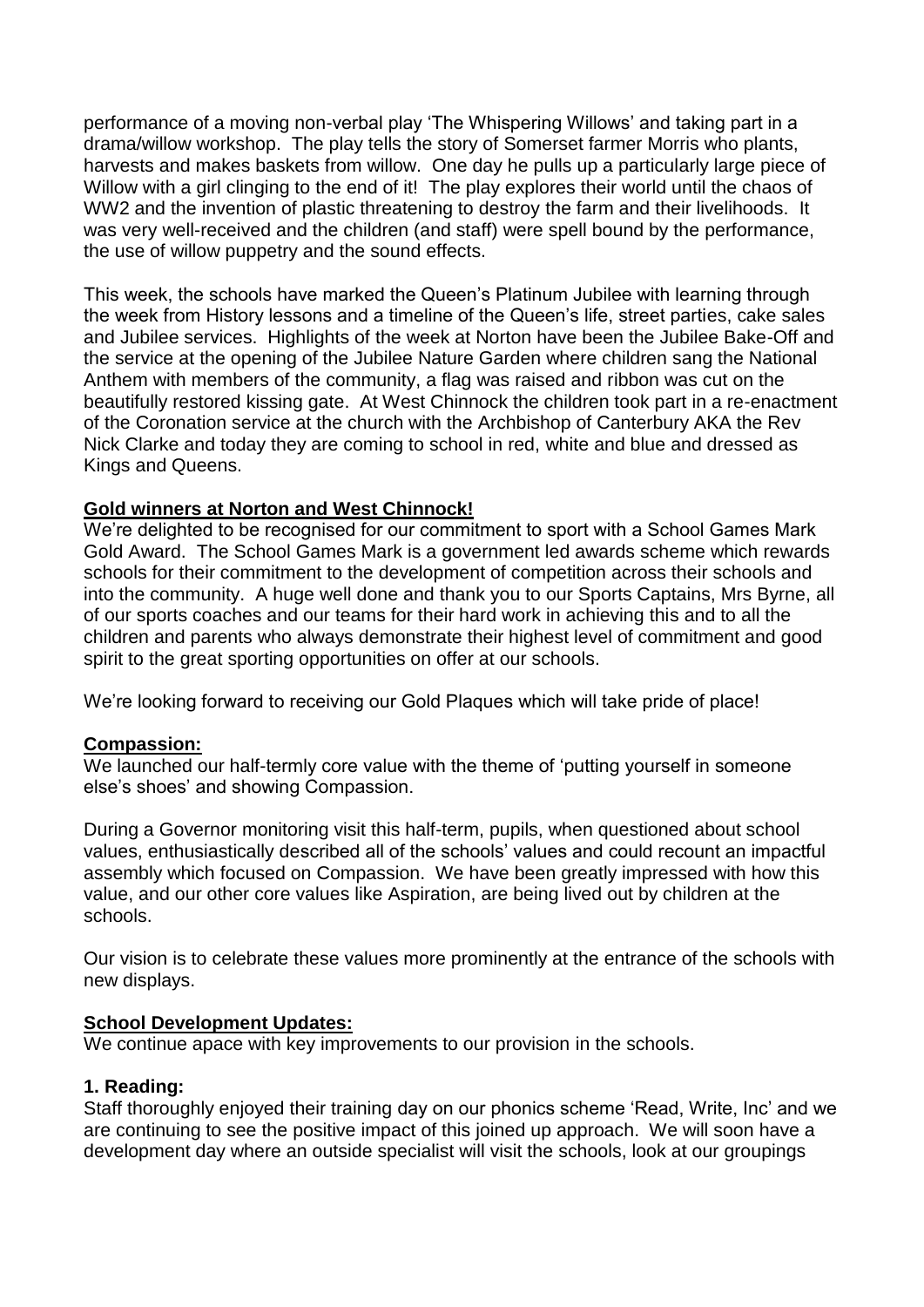and data and carry out some side by side coaching with staff to further tweak, improve and develop our practice.

### **2. Special Educational Needs and Disabilities (SEND):**

Mrs Jaggard the SENDCO continues to work with staff and SEND pupils across the schools to ensure that they have the best support. She has brilliantly led staff meetings on this subject and is nearing completion of the SENDCO National Qualification.

Please see our SEND information and Policy which is on the website.

<https://www.nortonandwestchinnockschools.co.uk/learning/send.htm>

#### **3. Curriculum:**

Earlier this term a group of our staff were able to visit primary schools in North Somerset to see how they are making the most out of their outdoor learning environments especially in the Early Years. It was an eye opening and big idea generating day with staff feeling very inspired with how we can better use and improve learning in our outdoor areas at Norton and West Chinnock.

Curriculum Leaders have been reviewing how pupils progress in each subject looking at the implementation across the two schools of what we have called our 'Golden Threads' of knowledge from our Early Years to Year 6. For example, in Computing, how children's understanding of Programming develops through their time at school with each year of knowledge building purposefully to the next. We will be updating the curriculum pages on the website to provide more detail of our curriculum at a subject level.

#### **Sunny weather**

Please ensure that your child comes to school prepared for sunny weather. Sun cream should be applied before school. Please ensure your child always brings in a named water bottle and a sun hat on hot days.

#### **Clubs**

Clubs continue next half-term as this half-term including during the first week back after the break.

[Norton Clubs](https://www.nortonandwestchinnockschools.co.uk/SiteAssets/Files/Clubs/Norton%20Clubs%20List%20Summer%202022.pdf)

[West Chinnock Clubs](https://www.nortonandwestchinnockschools.co.uk/SiteAssets/Files/Clubs/West%20Chinnock%20Clubs%20list%20Summer%202022.pdf)

#### **Governor Vacancies**

Please [click here](https://www.nortonandwestchinnockschools.co.uk/SiteAssets/Files/Vacancies/Become%20a%20Governor.pdf) to find out more about being a Governor. Would you, or someone you know, be interested to become a Governor at our wonderful schools?

If you have any spark of interest in this role, please contact the Clerk to Governors by email [lclark@educ.somerset.gov.uk](mailto:lclark@educ.somerset.gov.uk) to arrange an informal chat in the first instance.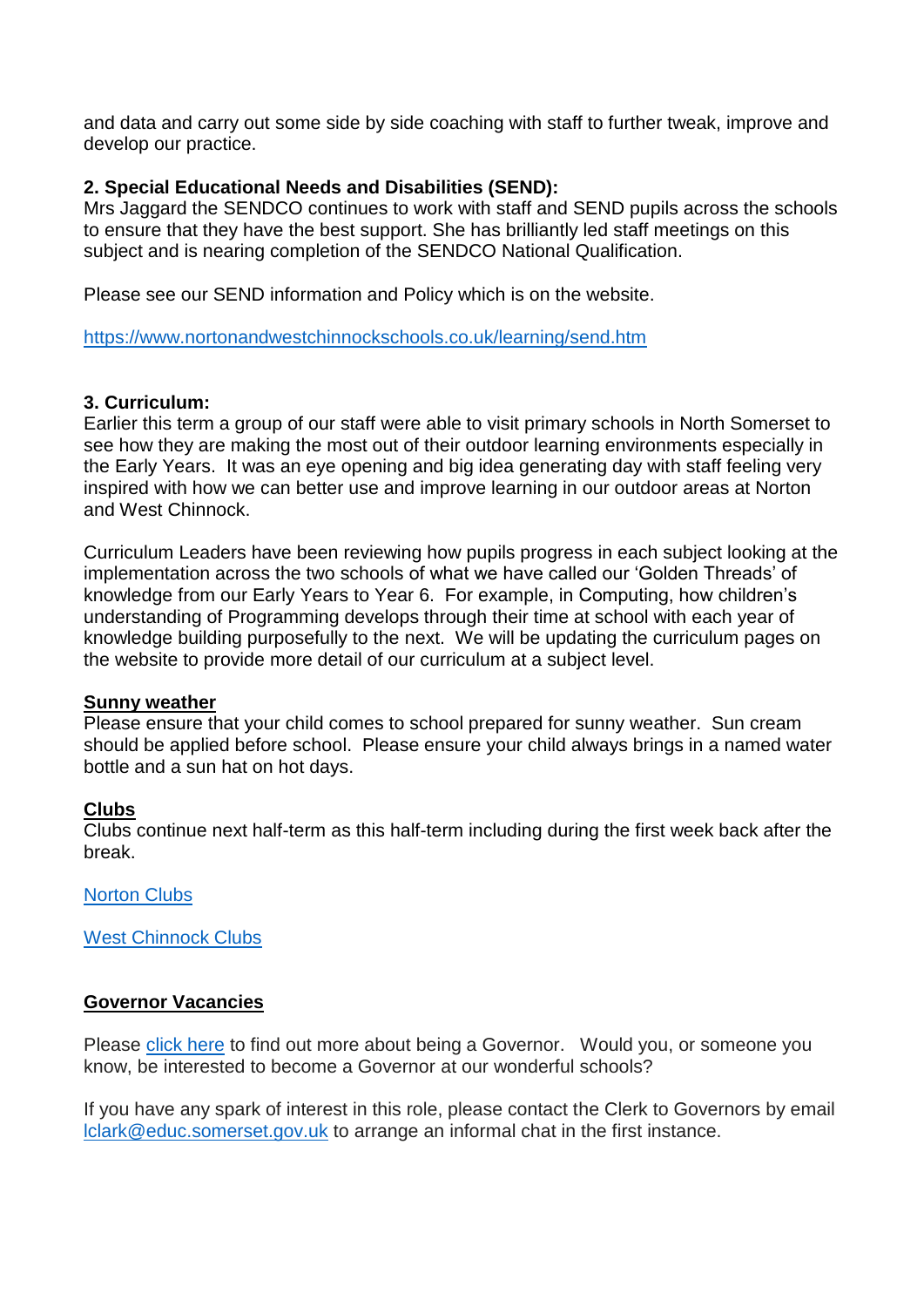# **Things to look forward to next term.**

# **June**

| Week of June 6 <sup>th</sup>  | <b>Phonics Screening</b>                                         |
|-------------------------------|------------------------------------------------------------------|
| June 6 <sup>th</sup>          | <b>Year 2 Cricket Festival</b>                                   |
| June 6th                      | Tennis at Martock (selected Year 4 team)                         |
| June 7 <sup>th</sup>          | Norton Year 3 at Yeovil Town Football event                      |
| June 10 <sup>th</sup>         | Millfield Athletics Years 3-6 from 4pm. Sign up information will |
|                               | follow first week back.                                          |
| Week of June 13 <sup>th</sup> | <b>Parent Forum Meetings</b>                                     |
| June 15 <sup>th</sup>         | West Chinnock new Year R information evening                     |
| June 16 <sup>th</sup>         | Norton new Year R information evening                            |
| June 21 <sup>st</sup>         | Rounders Team at Bucklers Mead 12.45 -4.00 pm                    |
| June 22nd-24th                | Year 5 and 6 Residential to Charterhouse                         |
| June 26th                     | Swiss students arrive                                            |
| June 27th                     | Stanchester 'Wow Day' for Year 5                                 |
| June 28 <sup>th</sup>         | West Chinnock PFA breakfast fundraiser and concert (date TBC)    |
| June 28 <sup>th</sup>         | School Photographer. Norton morning, West Chinnock afternoon     |
|                               | Class photos/Year 6 Leaver photos                                |
| June 29th                     | Longleat trip. Class 1 Norton and Years R, 1, 2, 3 & 4 West      |
|                               | Chinnock                                                         |
| Throughout June               | <b>Multiplication Check Year 4</b>                               |

# **July**

| Week of 4 <sup>th</sup> July               | Transition days for children to spend time with new teacher and<br>classmates if transitioning to another class |
|--------------------------------------------|-----------------------------------------------------------------------------------------------------------------|
| July 6 <sup>th</sup>                       | Norton Class 1 and 2 Sports Day                                                                                 |
| July 6th                                   | <b>Stanchester Induction Day</b>                                                                                |
| July 7 <sup>th</sup>                       | Norton Class 3 and 4 Sports Day                                                                                 |
| July 8 <sup>th</sup>                       | <b>West Chinnock Sports Day</b>                                                                                 |
| Week of July 11 <sup>th</sup>              | Junior plays and productions. Dates and times to be confirmed.                                                  |
| July 11 <sup>th</sup> and 12 <sup>th</sup> | <b>Beaminster Induction Days</b>                                                                                |
| July 13th                                  | Back up date for Norton Class 1 and 2 Sport Day                                                                 |
| July 14th                                  | Back up date for Norton Class 3 and 4 Sport Day                                                                 |
| July 15th                                  | Norton Class 2 trip to Somerset Museum, Taunton.                                                                |
| July 15th                                  | Back up date for West Chinnock Sport Day                                                                        |
| July 18th                                  | <b>Yeovil Singing Festival</b>                                                                                  |
| Week of July 18th                          | Pupil annual reports                                                                                            |
| July 20th                                  | Leavers' Services:                                                                                              |
|                                            | 2pm Norton Church                                                                                               |
|                                            | 4pm West Chinnock Church                                                                                        |
| July 22nd                                  | Last day of term. Early finish (2pm)                                                                            |

Other sporting fixtures will be confirmed as soon as we know.